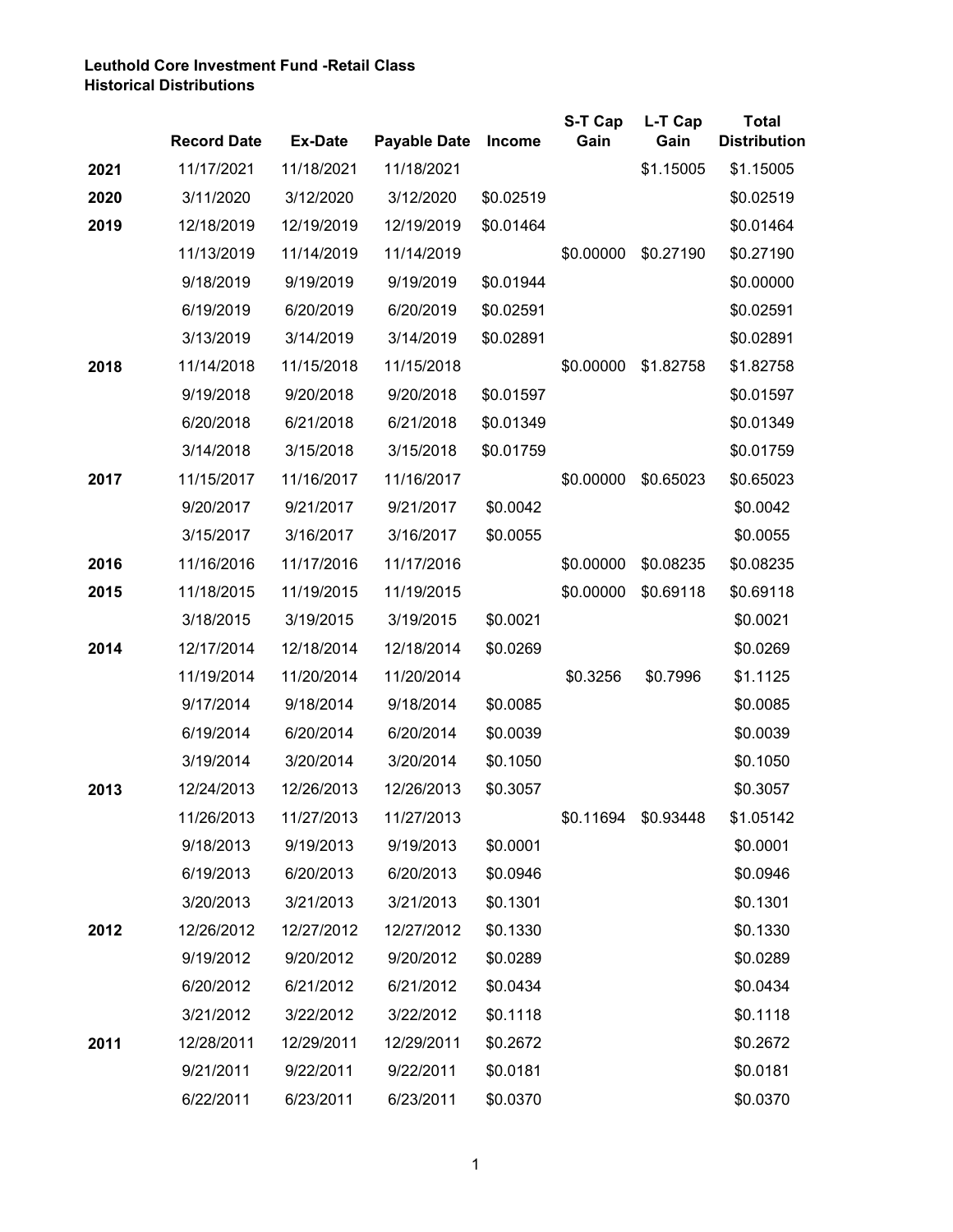## **Leuthold Core Investment Fund -Retail Class Historical Distributions**

|      |                                 |                             |                                  |                           | S-T Cap  | L-T Cap  | <b>Total</b><br><b>Distribution</b> |
|------|---------------------------------|-----------------------------|----------------------------------|---------------------------|----------|----------|-------------------------------------|
| 2010 | <b>Record Date</b><br>3/23/2011 | <b>Ex-Date</b><br>3/24/2011 | <b>Payable Date</b><br>3/24/2011 | <b>Income</b><br>\$0.0112 | Gain     | Gain     | \$0.0112                            |
|      | 12/26/2010                      | 12/30/2010                  | 12/30/2010                       | \$0.0031                  |          |          | \$0.0031                            |
|      | 3/24/2010                       | 3/25/2010                   | 3/25/2010                        | \$0.0526                  |          |          | \$0.0526                            |
| 2009 | 9/23/2009                       | 9/24/2009                   | 9/24/2009                        | \$0.0106                  |          |          | \$0.0106                            |
|      | 6/23/2009                       | 6/24/2009                   | 6/24/2009                        | \$0.0090                  |          |          | \$0.0090                            |
|      | 3/25/2009                       | 3/26/2009                   | 3/26/2009                        | \$0.0198                  |          |          | \$0.0198                            |
| 2008 | 12/29/2008                      | 12/30/2008                  | 12/30/2008                       | \$0.1012                  |          |          | \$0.1012                            |
|      | 9/24/2008                       | 9/25/2008                   | 9/25/2008                        | \$0.0440                  |          |          | \$0.0440                            |
|      | 6/25/2008                       | 6/26/2008                   | 6/26/2008                        | \$0.0811                  |          |          | \$0.0811                            |
|      | 3/26/2008                       | 3/27/2008                   | 3/27/2008                        | \$0.0488                  |          |          | \$0.0488                            |
| 2007 | 12/26/2007                      | 12/27/2007                  | 12/27/2007                       | \$0.1314                  |          |          | \$0.1314                            |
|      | 11/27/2007                      | 11/28/2007                  | 11/28/2007                       |                           | \$1.2302 | \$2.5240 | \$3.7542                            |
|      | 9/25/2007                       | 9/26/2007                   | 9/26/2007                        | \$0.1115                  |          |          | \$0.1115                            |
|      | 6/27/2007                       | 6/28/2007                   | 6/28/2007                        | \$0.0809                  |          |          | \$0.0809                            |
|      | 3/27/2007                       | 3/28/2007                   | 3/28/2007                        | \$0.0510                  |          |          | \$0.0510                            |
| 2006 | 12/19/2006                      | 12/20/2006                  | 12/20/2006                       | \$0.0443                  |          |          | \$0.0443                            |
|      | 11/28/2006                      | 11/29/2006                  | 11/29/2006                       | \$0.0932                  | \$0.0055 | \$0.0821 | \$0.1808                            |
|      | 9/26/2006                       | 9/27/2006                   | 9/27/2006                        | \$0.1276                  |          |          | \$0.1276                            |
|      | 6/26/2006                       | 6/27/2006                   | 6/27/2006                        | \$0.1147                  |          |          | \$0.1147                            |
|      | 3/28/2006                       | 3/29/2006                   | 3/29/2006                        | \$0.0845                  |          |          | \$0.0845                            |
| 2005 | 12/27/2005                      | 12/28/2005                  | 12/28/2005                       | \$0.0773                  |          |          | \$0.0773                            |
|      | 11/22/2005                      | 11/23/2005                  | 11/23/2005                       | \$0.0177                  | \$0.1844 | \$0.5560 | \$0.7581                            |
|      | 9/27/2005                       | 9/28/2005                   | 9/28/2005                        | \$0.0457                  |          |          | \$0.0457                            |
|      | 6/27/2005                       | 6/28/2005                   | 6/28/2005                        | \$0.0221                  |          |          | \$0.0221                            |
|      | 3/29/2005                       | 3/30/2005                   | 3/30/2005                        | \$0.0210                  |          |          | \$0.0210                            |
| 2004 | 12/31/2004                      | 1/2/2005                    | 1/2/2005                         | \$0.0464                  |          |          | \$0.0464                            |
|      | 11/22/2004                      | 11/23/2004                  | 11/23/2004                       |                           |          | \$0.6445 | \$0.6445                            |
| 2003 | 9/23/2003                       | 9/24/2003                   | 9/24/2003                        | \$0.0087                  |          |          | \$0.0087                            |
|      | 6/23/2003                       | 6/24/2003                   | 6/24/2003                        | \$0.0125                  |          |          | \$0.0125                            |
|      | 3/25/2003                       | 3/26/2003                   | 3/26/2003                        | \$0.0281                  |          |          | \$0.0281                            |
| 2002 | 12/17/2002                      | 12/18/2002                  | 12/18/2002                       | \$0.0347                  |          |          | \$0.0347                            |
|      | 9/24/2002                       | 9/25/2002                   | 9/25/2002                        | \$0.0368                  |          |          | \$0.0368                            |
|      | 6/18/2002                       | 6/19/2002                   | 6/19/2002                        | \$0.0468                  |          |          | \$0.0468                            |
|      | 3/19/2002                       | 3/20/2002                   | 3/20/2002                        | \$0.0517                  |          |          | \$0.0517                            |